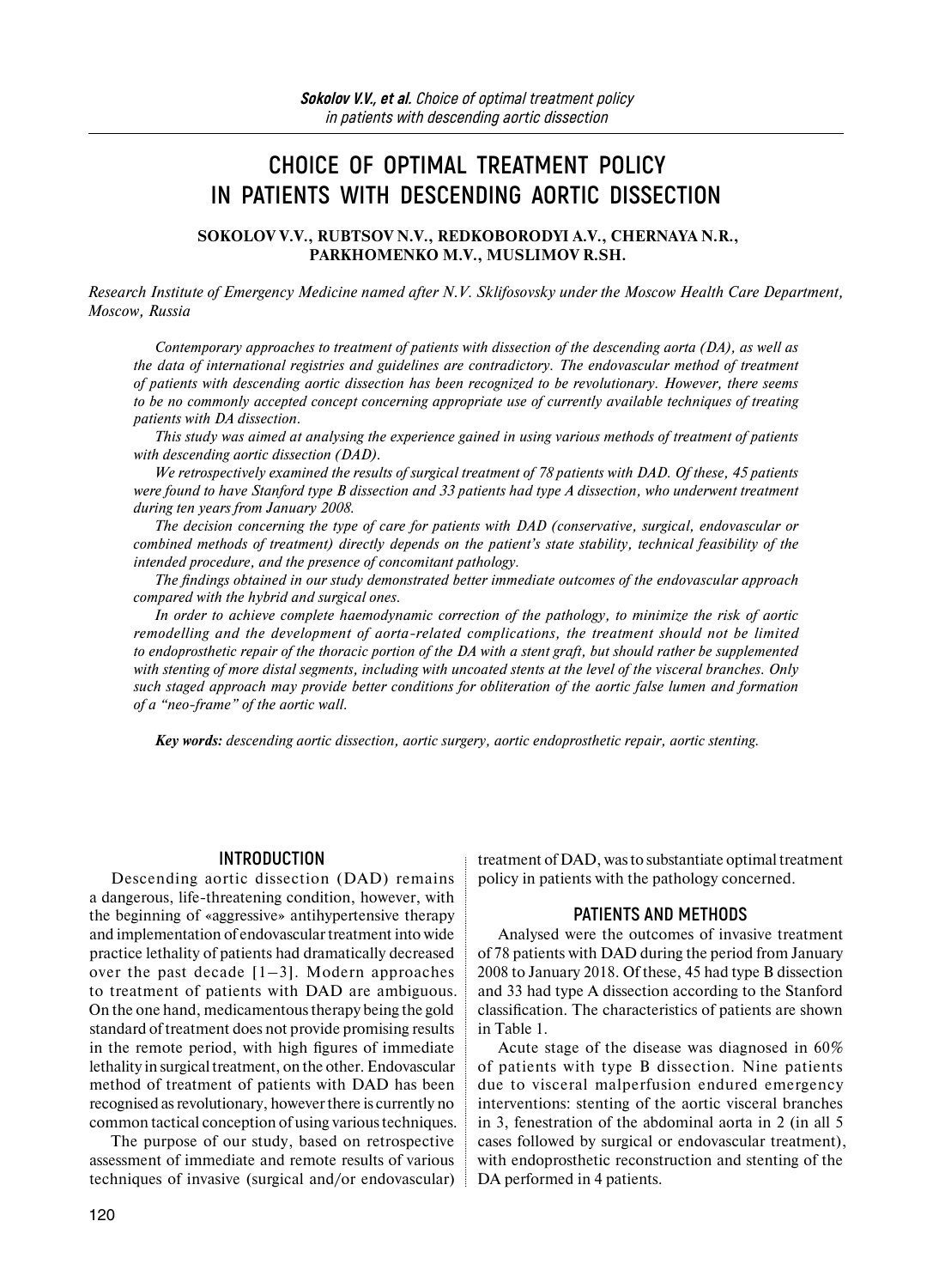| Table 1<br><b>Characteristics of patients</b> |        |            |  |  |
|-----------------------------------------------|--------|------------|--|--|
| Parameter                                     | Type B | Type A     |  |  |
| Mean age, years                               | 54+6   | $49 \pm 6$ |  |  |
| Male gender, %                                | ĥП     | 939        |  |  |
| Arterial hypertension, %                      | 86 7   | 93 Q       |  |  |
| Genetic anomalies, %                          |        | h1         |  |  |
| Injury, %                                     | h /    |            |  |  |
| Malperfusion, %                               | 2Π     |            |  |  |
| Pain syndrome, %                              |        | 81 S       |  |  |

| Table 2<br>Structure of interventions in treatment of patients with type<br><b>B</b> aortic dissection |        |  |  |
|--------------------------------------------------------------------------------------------------------|--------|--|--|
| <b>Structure of interventions</b>                                                                      | Number |  |  |

| Prosthetic repair of the descending aorta<br>including with implantation of uncoated stents<br>[1-2] in distal portions of the descending aorta<br><b>l</b> and the abdominal aorta     |            |
|-----------------------------------------------------------------------------------------------------------------------------------------------------------------------------------------|------------|
| l Endovascular repair of the descending aorta<br>including with implantation of uncoated stents<br>(1-2) in distal portions of the descending aorta<br><b>l</b> and the abdominal aorta | 23<br>11 1 |
| Crawford-type operation                                                                                                                                                                 |            |

| Table 3<br>Structure of postponed interventions in staged treatment<br>of patients with type A aortic dissection                |               |  |  |  |
|---------------------------------------------------------------------------------------------------------------------------------|---------------|--|--|--|
| Structure of the intervention                                                                                                   | <b>Number</b> |  |  |  |
| Prosthetic repair of the descending aorta                                                                                       |               |  |  |  |
| including with implantation of uncoated stents (1-2)<br>into distal portions of the descending aorta and the<br>abdominal aorta |               |  |  |  |
| Endovascular repair of the descending aorta                                                                                     | 12            |  |  |  |
| including with implantation of uncoated stents (1-2)<br>into distal portions of the descending aorta and the<br>ahdominal aorta |               |  |  |  |
| Implantation of uncoated stents into<br>the descending and abdominal portions of the aorta                                      |               |  |  |  |

36 patients with no evidence of malperfusion were subjected to surgical treatment carried out in either a postponed or elective manner. The structure of operations in all patients with type B aortic dissection is shown in Table 2.

33 patients with type A aortic dissection as the first stage endured emergency prosthetic repair of the ascending aorta (AA), including in combination with interventions on the aortic valve (AV) and/or aortic arch. In 14 patients, the intervention on the AA was supplemented by intervention on the DA or conditions were created for it to be performed in the future: 5 patients underwent switching of the brachiocephalic arteries to the graft of the AA (debranching) followed (after  $1-3$  days) by implantation of a stent graft to the

aortic arch and distally; in 6 patients, reconstruction of the AA and aortic arch was combined with anterograde implantation of the E-vita Open Plus hybrid stent graft («frozen elephant trunk»); in 3 patients, the distal anastomosis was formed with plasty of the aortic wall with closure of the «typical» fenestration in the area of aortic isthmus and leaving the free graft in the proximal portions of the DA according to the Borst's technique.

Subsequent invasive interventions on the descending aorta in 20 patients with type A aortic dissection were performed electively in chronic or (less often) subacute stage of the disease. The structure of postponed interventions on the descending portion of the aorta is shown in Table 3.

The indications for invasive treatment of DAD were as follows: malperfusion syndrome, pain syndrome, uncontrolled arterial hypertension, an enlargement of the DA diameter by more than 25% of the previous measurements (after 6–12 months).

The immediate goals of the treatment were defined as follows: exclusion of the proximal fenestration from blood flow, redirection of blood flow to the true lumen, creation of conditions for obliteration of the false lumen, prevention of malperfusion events.

Treatment was planned with the help of bolus contrast-enhanced multispiral computed tomography (MSCT) of the aorta, ECG synchronization followed by 3D modelling.

Prosthetic repair of the DA proximal portions of the DA was performed in conditions of assisted circulation (AC). With the remaining dissection in the zone of anastomosis, we performed plasty of the aortic wall according to the «sandwich» technique.

When the proximal fenestration was located in the zones  $Z_1 - Z_2$ , endovascular treatment inevitably involved occlusion of the left subclavian artery ostium, requiring subclavian-carotid transposition on the left in 3 cases preventively and in a further 2 cases after endoprosthetic repair. The diameter of the endograft was chosen to overlap the diameter of the proximal "landing zone", but not more than by 10%.

In the majority of patients during  $1-3$  days cerebrospinal drainage was used for monitoring the fluid pressure which was maintained at the baseline level  $\pm$ 10–15%. No cases of critical fluctuations of the CSF pressure were observed.

Most patients underwent check bolus contrastenhanced multislice computed tomography (MSCT) of the aorta prior to discharge from hospital, as well as were given recommendations on tomographic control (magnetic resonance imaging or MSCT) after 6, 12 months and annually thereafter.

In the remote period (up to 7 postoperative years) a total of 40 patients were examined: 21 with type B aortic dissection and 19 with type A dissection.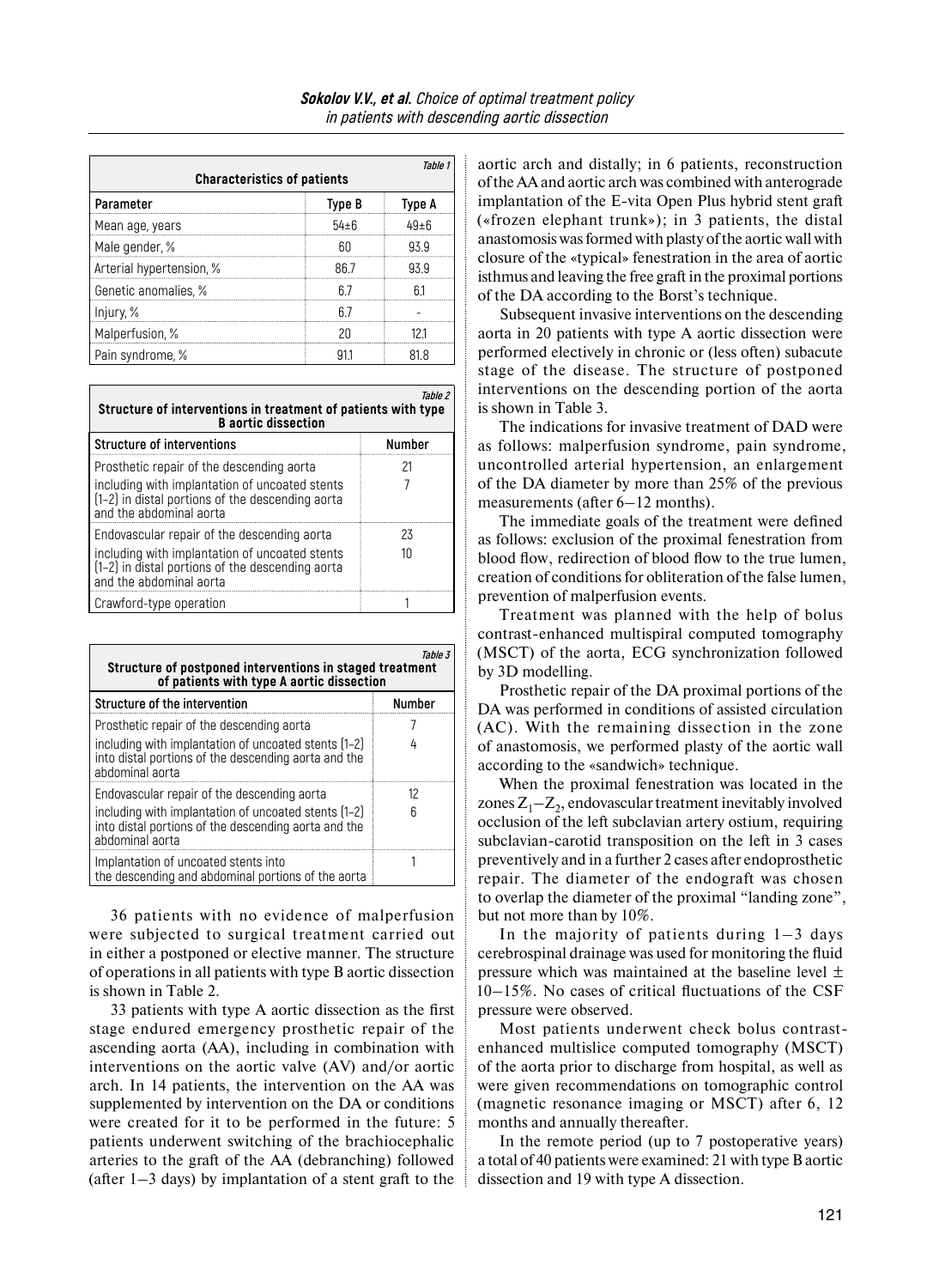|                                    |        |  | Causes of in-hospital lethal outcomes (number of patients)                                                               |  | Tahle 4 |        |  |
|------------------------------------|--------|--|--------------------------------------------------------------------------------------------------------------------------|--|---------|--------|--|
| Causes                             | Type B |  |                                                                                                                          |  |         | Tvpe A |  |
|                                    |        |  | Surgical Hybrid Endovascular Surgical Hybrid Endovascular<br>treatment treatment treatment treatment treatment treatment |  |         |        |  |
| Multiple organ failure<br>syndrome |        |  |                                                                                                                          |  |         |        |  |
| Aortic rupture                     |        |  |                                                                                                                          |  |         |        |  |
| Cerebral oedema                    |        |  |                                                                                                                          |  |         |        |  |
| . Ither                            |        |  |                                                                                                                          |  |         |        |  |
|                                    |        |  |                                                                                                                          |  |         |        |  |

|                                                                                       |                       |                       | Types of in-hospital complications (number of patients) |                       |                       | <i>Table</i> 5            |
|---------------------------------------------------------------------------------------|-----------------------|-----------------------|---------------------------------------------------------|-----------------------|-----------------------|---------------------------|
| Groups                                                                                | Type B                |                       |                                                         | Type A                |                       |                           |
|                                                                                       | Surgical<br>treatment | Hybrid<br>treatment   | Endovascular<br>treatment                               | Surgical<br>treatment | Hybrid<br>treatment   | Endovascular<br>treatment |
| Multiple organ failure<br>syndrome                                                    | 3                     |                       |                                                         |                       | 2                     |                           |
| Acute impairment<br>of cerebral<br>circulation                                        |                       |                       | 3                                                       | 2                     |                       |                           |
| Infectious                                                                            |                       |                       |                                                         |                       |                       |                           |
| Other                                                                                 |                       |                       |                                                         |                       |                       |                           |
| <b>TOTAL</b>                                                                          | 5                     | 3                     | 4                                                       | 3                     | 3                     | 0                         |
| Immediate results of various types of treatment of DA dissection (false-lumen status) |                       |                       |                                                         |                       |                       | Table 6                   |
| <b>Results</b>                                                                        |                       | Surgical<br>treatment | Endovascular<br>treatment                               |                       | Combined<br>treatment |                           |
| Partial thrombosis of the false lumen distal<br>to the graft/endograft                |                       | 35.7%                 | 34.8%                                                   |                       | 12.5%                 |                           |
| Complete thrombosis of the false lumen distal                                         |                       | $71\%$                | 26.1%                                                   |                       | 87.5%                 |                           |

endograft of the DA.

In the remote period (after  $1-7$  years) we examined 40 patients: 11 after surgical treatment, 24 after endovascular treatment and 5 after combined (surgical + endovascular) treatment. All patients demonstrated complete thrombosis of the false lumen in the proximal segments to the level of the subsequent fenestration. In the distal segments, complete thrombosis of the false lumen was present in only 30% of patients, with the remaining 70% of patients found to have partial thrombosis. In all patients with complete thrombosis in the DA and abdominal aorta, the previously performed intervention on the thoracic DA (surgical or endovascular) was combined with implantation of uncoated stent(s) at the level of the visceral branches. Neither dilatation of the aortic diameter nor other aorta-

## **RESULTS**

to the graft/endograft

The overall in-hospital mortality rate amounted to 24.4%. In the groups of patients with type B  $(n=45)$ and type A ( $n=33$ ) aortic dissection nine (20.0%) and ten (30.3%) patients died, respectively. The causes of lethal outcomes are shown in Table 4.

The main cause of lethal outcomes was multiple-organ failure syndrome, the predictor of whose development in 100% of cases was the presence of malperfusion events at baseline.

Non-lethal complications after interventions on the DA were observed in 18 (30.5%) of the 59 surviving patients. The types of complications are shown in Table 5.

In the early terms we examined 30 patients with type B aortic dissection and 15 patients with type A aortic dissection. The false-lumen status in the early postoperative period is shown in Table 6.

Mention should be made that complete thrombosing of the false lumen was observed in cases when uncoated stents were implanted distal to the vascular graft or related complications were observed in the remote period.

## **DISCUSSION**

Different approaches to treatment of patients with type Aand B aortic dissection are determined by the localization ofthe primary entry tear: the ascending portion ofthe aorta appears to be more rupture-prone than the descending one. However, some authors distinguish between the primary and consequent fenestrations not only by localization but by other characteristics (size, direction, etc.) [4]. Thus, closure of the primary fenestration may be followed by the anticipated «domino» effect, when the false lumen progressively collapses. From these positions, type Aaortic dissection may be monitored by long-term dynamic follow up ofthe false-lumen status inthe DA after prosthetic repair of the ascending aorta, whereas appropriate management of type B aortic dissection should in all cases envisage the need for intervention on the DA.

The consensus currently accepted by the majority of authors consists in the fact that uncomplicated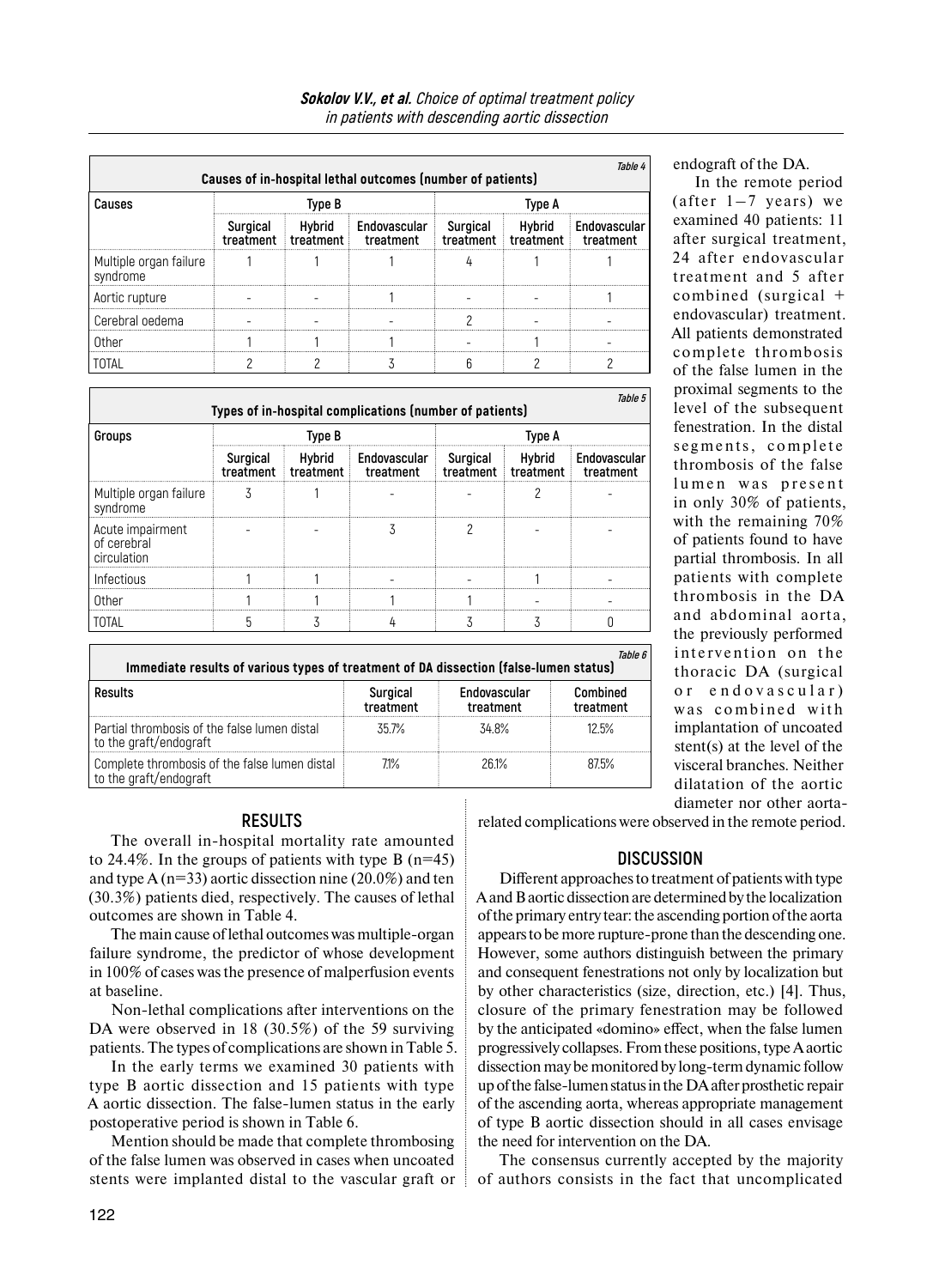DA dissection is liable to conservative treatment, while complicated one should be treated surgically or endovascularly [2, 5]. Endovascular treatment has become an attractive alternative to surgery in recent years and is associated with significantly less number of complications (11.1 vs 40%) [5].

Non-invasive treatment remains the «gold standard» for managing uncomplicated DA dissection with (favourable) survival rates between 85 and 95% after the initial hospital admission [6]. The term "uncomplicated dissection" is defined differently by different authors. It is underestimation of the patient's severity state that results in unfavourable long-term survival (5-year mortality of up to 50%) [7]. The International Registry of Aortic Dissection (IRAD) reported progressive aortic dilatation in 59% of medically treated patients, with a mean expansion rate of  $1.7\pm7$ mm/year [7]. Spontaneous complete thrombosis of the false lumen in medicamentous treatment occurs very rarely (in less than 4% of patients), the remaining blood flow in the false lumen is a predictor of aortic diameter growth and the development of aorta-related complications [8]. Along with it, 5-year complications rate in patients receiving conservative treatment amounts to 50% [9].

A traditional indication for operation is the DA diameter of more than 6–6.5 cm, and in the presence of Marfan syndrome  $-5.5-6$  cm, with the aneurysmal growth rate exceeding 1 cm/year [10]. In malperfusion, intervention isindicated even in a smaller diameter. Other authors lean toward treating DA dissection with the DA diameter of more than 4.5 cm and with the functioning false lumen, explaining it by the fact that in this case dilatation of the aorta occurs in all patients and the extent of the operation is enlarged [10].

Different authors choose different scope of surgical intervention for DA dissection: it may be local or complete prosthetic repair of the DA [10]. The weakest points in DA dissection are the isthmus and proximal portion of the DA. It is this segment that demonstrates the most dilated diameter of the aorta and the most thickened wall, while intention ofsurgeons to reconstruct only this segment of the aorta is justified by better results due to a shorter duration of the operation, decreased aortic cross-clamping time, and lesser blood loss [10]. Local prosthetic repair of the DA envisages performing plasty of the dissected aortic wall with redirection of blood flow to the true lumen of the aorta, which opens prospects for hybrid techniques. Thus, open antegrade intraoperative implantation of uncoated stents to the abdominal aorta (at the level of the visceral branches) is of great importance for prevention of aortic dilatation in the remote period, since it makes it possible to restore the "carcass" of the aorta and to create conditions for obliteration of the false lumen.

Along with it, despite modern achievements in surgery, anaesthesiology and perfusiology, open surgery in patients with DAD is associated with significant risk of inhospital mortality [11]. Endovascular intervention has unquestionable advantages over open surgery, as well as yields the most favourable 5-year results in uncomplicated patients compared with conservative treatment [11, 12].

Therapeutic decision-making in patients with DA dissection (conservative, surgical, endovascular or combined methods of treatment) directly depends on the patient's clinical status, the technical feasibility of the intended procedure, and concomitant pathology. Thus, patients with connective tissue diseases are considered "ineligible" for endovascular treatment (due to the increased risk of additional aortic wall lesion), but in case of unstable haemodynamics in aortic rupture endoprosthetic repair may become the only possible method to save the life [11]. The indications for endovascular repair should include enlarged aortic diameter, impending rupture, end-organ malperfusion, pain syndrome, uncontrolled arterial hypertension [11].

The feasibility of bare metal stenting as a method of aortic dissection repair was proved by morphological and experimental data, being essentially the layerby-layer reconstruction and restoration of aortic wall elasticity, preventing the occlusion of peripheral branches and retaining the aortic own intima inside the circulation. The latter is very important as the aortic dissection is always accompanied by considerable haemostatic disorders [13]. Apart from clinical and physiological benefits, implantation of bare metal stent for management of aortic dissection has several technical advantages. Among those are the lack of necessity to carefully select stent size, easy to handle placement, possibility of stent delivery either through the aortic lumen during open surgical repair or using the roentgen-assisted endovascular procedure, in an antegrade or retrograde or manner, as well as no need in choosing suitable landing zones [13].

In our study we demonstrated better immediate results of the endovascular approach compared with surgical and combined approaches, including the hybrid one with the interval between surgical and endovascular intervention up to 24 hours, and the staged one with the interval exceeding 24 hours. Thus, the complications rate in the group of endovascular treatment amounted to 11.1% (4 cases) vs 54.5 (6) and 44.4% (8) for combined and surgical treatment, respectively. The mortality rates were distributed as follows: 5.1% vs 7.7 and 10.3%, respectively. These differences were statistically significant ( $t_{calc} > t_{emp}$  at  $p < 0.05$ ).

#### **CONCLUSIONS**

The endovascular approach in treatment of DA dissection demonstrated better immediate and remote